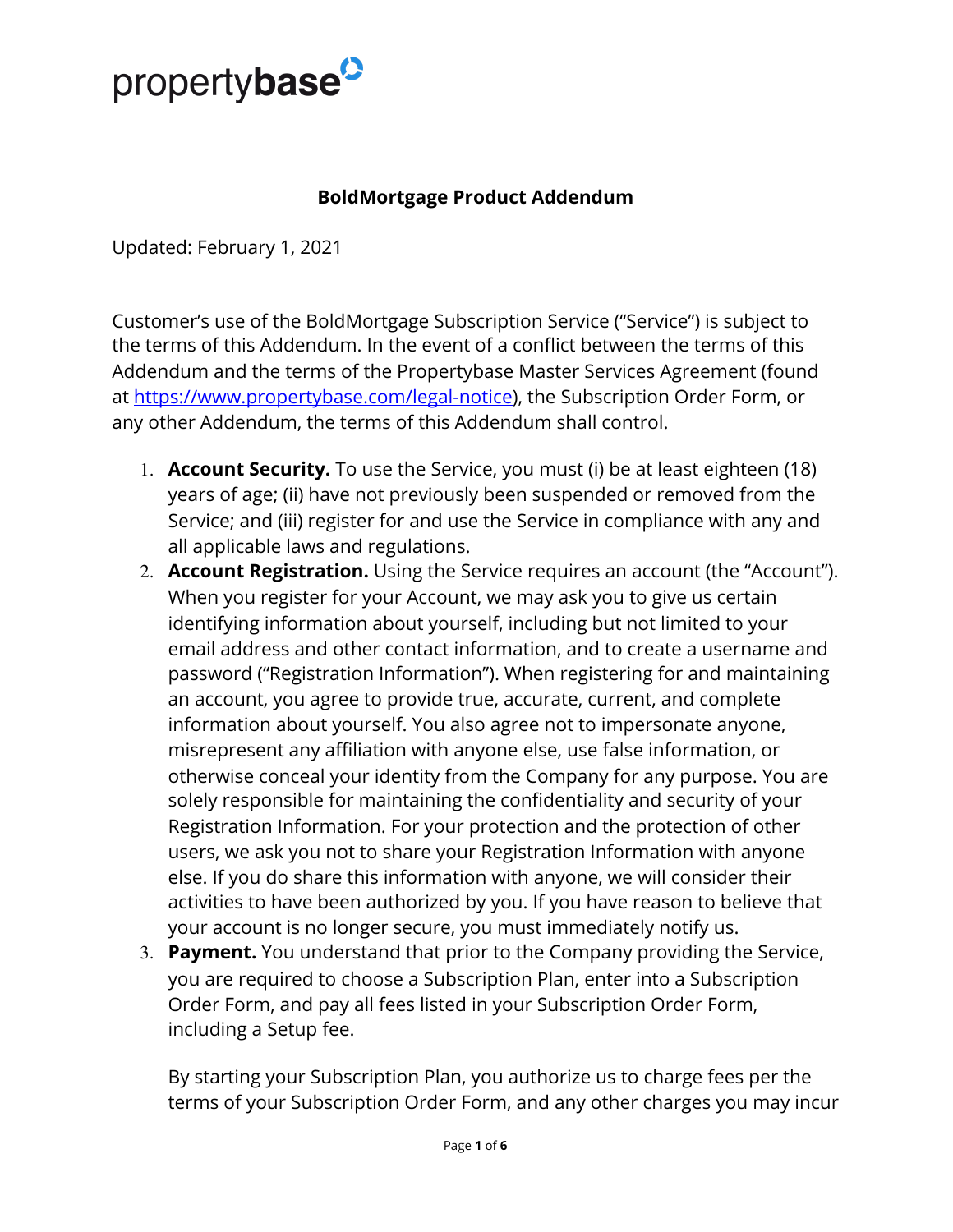

in connection with your use of the Service. You will be automatically charged each month, or, in the case of a prepaid plan, per the terms of such plan, for your ongoing use of the Service. All prices are payable in USD, and all payments are non-refundable. You are responsible for paying any applicable taxes. If you fail to pay the full amount due for any or all of the Service, the Company may, at its sole discretion in accordance with and subject to any applicable law, suspend any or all of the Service.

**Please carefully review the Billing Terms below, which contains detailed information regarding how we charge you for the Service, how we handle payment disputes, how to cancel or renew your subscription, and other topics related to payment.**

- 4. **Imported Leads.** You represent that any information related to potential buyers and sellers of real estate ("Leads") that you upload, import, or post to the Service was collected and at all times used in compliance with all applicable data privacy and security laws, including with respect to notice and consent requirements. You understand and acknowledge that such Leads may be used by the Company for any purpose at any time, including after you cease using the Service and/or your subscription terminates.
- 5. **Access to Loan and Borrower Data.** As an optional add-on, the Service provides the ability to integrate with Customer's Loan Origination System (LOS). In order to ensure that all loan and borrower data in the product is available, accurate and current, Customer agrees to provide Company access to all required Loan Folders in the Customer's LOS. Customer acknowledges that Company shall have no liability for inaccurate or incomplete loan and borrower data and the data in the Service may be inconsistent with the data available in the LOS if access to the data is not available or is restricted. The privacy and use of loan and borrower data is protected by state and Federal law. Company agrees to comply with all state and Federal law governing the privacy and use of loan and borrower data. Company further agrees to notify Customer not later than 10 (ten) days after discovery of a data breach of Company's loan and borrower data.

## **Billing Terms**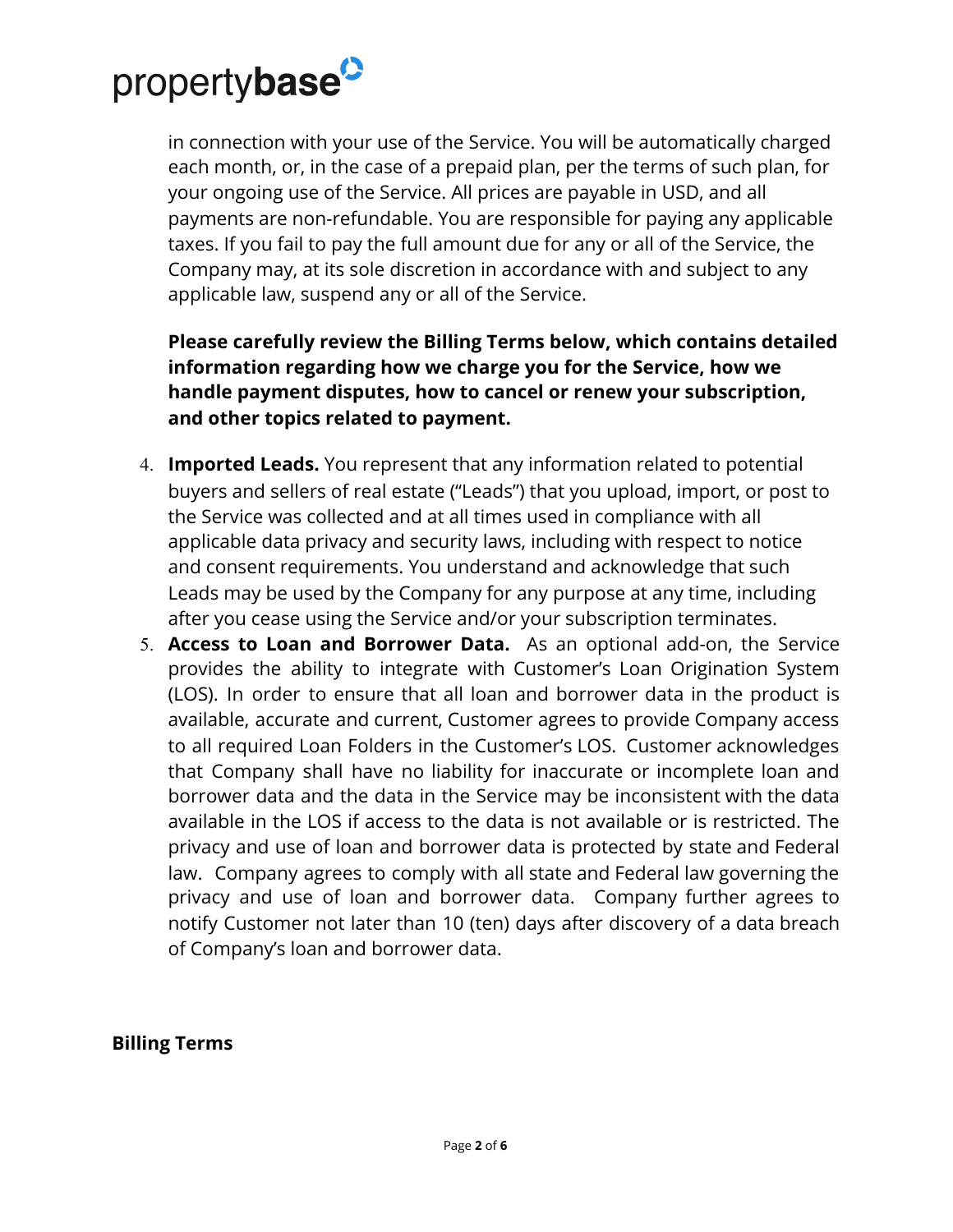## propertybase<sup>2</sup>

- 1. **General.** Upon signing, dating, and returning your Subscription Order Form, the Service will commence and all corresponding payments, as set forth in the Subscription Order Form, will be due and owing, including a one-time Setup fee to set up your account (your "Account"). All prices are payable in USD, and all payments are non-refundable.
- 2. **Payment Instrument.** All payments must be made using a valid credit or debit card issued by American Express, MasterCard, Discover or Visa, which must be kept on file with your Account (your "Payment Instrument"). Checks, cash, and electronic funds transfer are not accepted methods of payment. You are required to keep your Payment Instrument details and contact information current. Should you need to update your payment or contact details, you are required to contact the Company's Billing Department at 844-413-1615 or billing@boldleads.com. By providing your Payment Instrument to the Company, you certify that you are an authorized user of the card.
- 3. **Billing Cycle.** You authorize the Company to bill your Payment Instrument in advance on a periodic basis for the amounts set forth in your Subscription Order Form, and you agree to pay any charges so incurred, until the end of the Subscription Plan term (the "Subscription Term") set forth in your Subscription Order Form. Billing periods typically begin on the day of the month in which your Account was activated ("Billing Date"). Payment Instruments are automatically charged at the beginning of each billing period on the Billing Date. Invoices and payment receipts are available upon request by contacting the Company's Billing Department at 844-413-1615 or billing@boldleads.com.

Failure to make full and complete payment by the Billing Date may result in fees, charges, and assessments, as set forth in Section 6 (Fees) below. If you fail to make payment on your Billing Date, or if your Payment Instrument is declined, your access to your Account will be temporarily suspended until your balance is paid in full. The Company will attempt to charge the Payment Instrument on file for 60 calendar days. If your Account remains delinquent for 60 calendar days, the Account will be cancelled and turned over to a third-party collection service. You will not be able to recover any files until the Account is reinstated by paying off any remaining balances.

**4. Cancellation.** At the end of the Subscription Term, your Account will automatically convert to a month-to-month plan at then-current pricing, unless you a) sign a new Subscription Order Form, or b) send written notice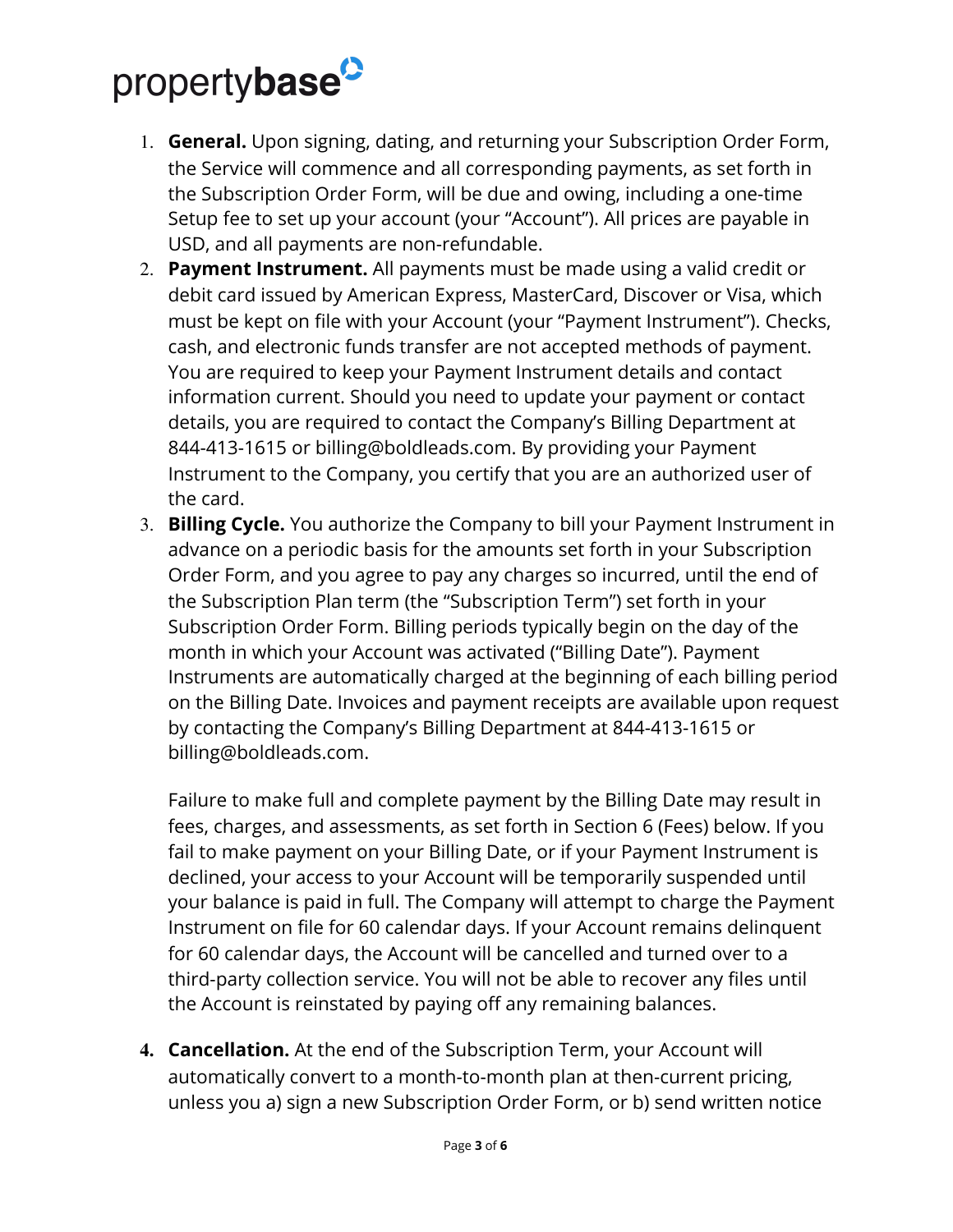

of cancellation to support@boldleads.com no more than 30 days and no less than 10 days prior to the end of the Subscription Term and receive an email response acknowledging your cancellation request. In the event your Account converts to a month-to-month plan, you may cancel at any time by sending written notice of cancellation to support@boldleads.com, in which case, your Account will be closed on the last day of the billing period in which you submitted the cancellation request.

If you cancel your Account prior to the end of the Subscription Term, or if we cancel your Account due to a violation of the Master Services Agreement, this Product Addendum, or the Privacy Policy, no refunds will be issued, all outstanding payments will remain due, and we will continue charging the monthly payments to your Payment Instrument for the remainder of the Subscription Term. Alternatively, you may pay an early cancellation fee, plus any outstanding payments, in a lump sum payment due immediately, in which case your Account will be closed on the last day of the billing period in which the early cancellation fee was paid. If we agreed to waive the onboarding fee in exchange for your commitment to a longer Subscription Term, early cancellation will result in the reinstatement of that fee.

All outstanding payments must be paid in full upon cancellation of an Account. All cancelled Accounts with an outstanding balance may be automatically turned over to a third-party collection service, subject to the fees, charges, and assessments set forth in Section 6 (Fees) below. Data will be stored for no longer than 90 days post cancellation.

- 5. **Fees.** The Company does not anticipate that you will fail to pay for the Service on a timely basis, and we do not extend credit to our customers. In the event you fail to make full and complete payment by the Billing Date, you may be subject to the following fees, charges and assessments:
	- Any payments that are past due will incur an interest charge at a rate equal to the lesser of (i) 1.5% per month or (ii) the maximum interest rate allowed by applicable law.
	- Any payments that are 10 days or more past due will incur an interest charge at a rate equal to the lesser of (i) 10% per month or (ii) the maximum amount allowed by applicable law.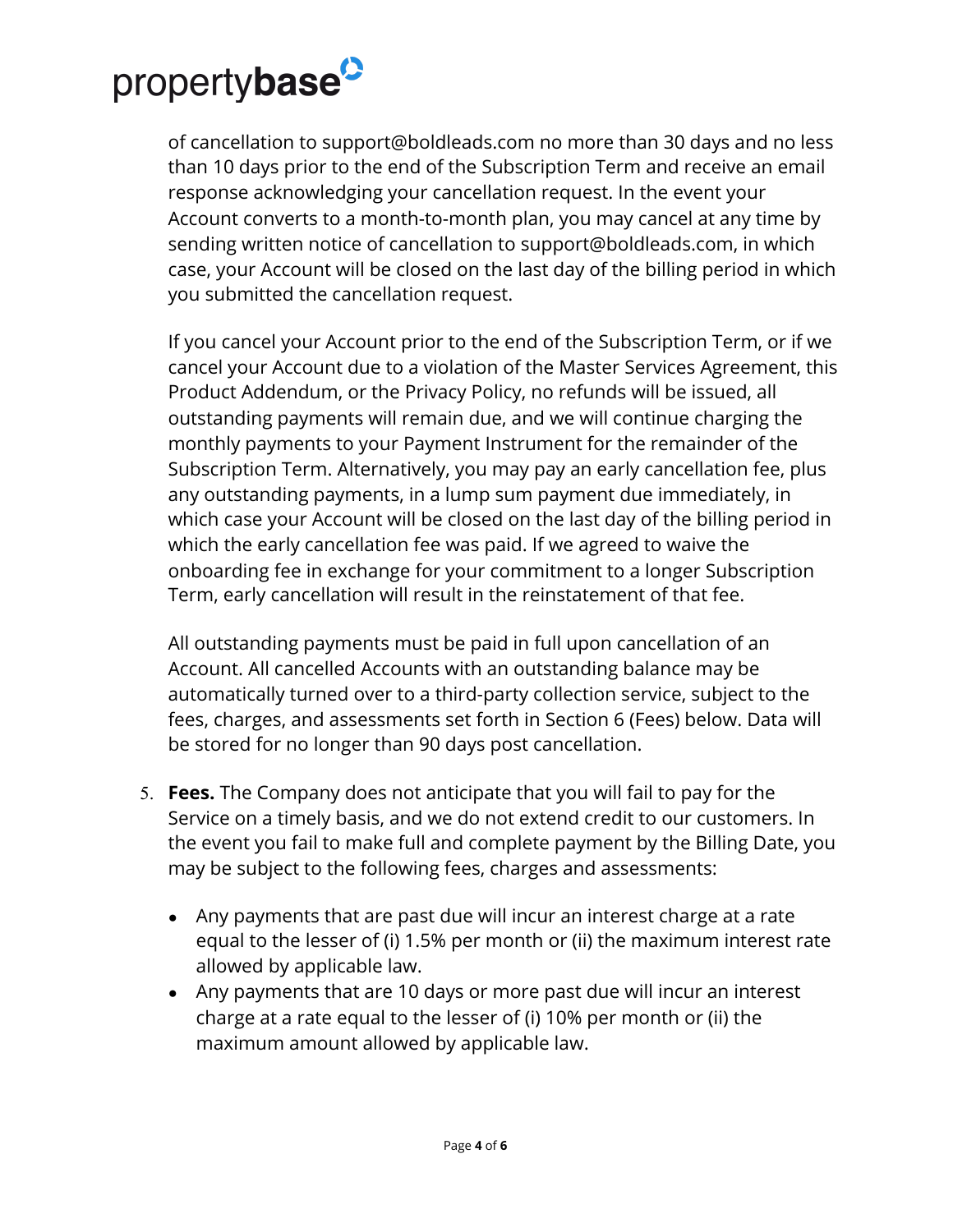## propertybase<sup>2</sup>

- In the event the Company receives a chargeback from a credit card company or bank on your behalf, the Company may assess you a \$50.00 processing fee for each individual chargeback.
- In the event the Company uses a third-party collection service or attorney to collect money owed to us by you, the Company may assess you a \$15.00 processing fee, and you will be charged all reasonable costs and fees associated with such a collection, including, but not limited to, any third-party collection service's fees, reasonable attorneys' fees, and arbitration or court costs.

Any fees, charges, or assessments resulting from late payment or nonpayment will be considered liquidated damages intended to be a reasonable advance estimate of our costs resulting from such late payment or nonpayment. These costs will be difficult to calculate or to predict when we set such fees, charges and assessments, because we cannot know in advance whether you will pay for the Service on a timely basis, if ever, and what costs we will incur as a result of your late payment or nonpayment.

6. **Billing Disputes.**  To dispute any charge related to the Service, you must contact the Company in writing at support@boldleads.com, or submit a ticket from your Account, within 30 days after the disputed charge is first incurred. You agree to refrain from disputing the charge with your credit card company or bank for 30 days after reporting the dispute to the Company, to allow the Company the opportunity to resolve the dispute. Should the Company receive a chargeback from a credit card company or bank on your behalf before the Company has been given 30 days to resolve the issue, the Company has the right to collect on the rendered services and any payments associated with the dispute.

In the event the Company receives a chargeback from a credit card company or bank on your behalf, the Company will immediately suspend the Account pending the outcome of the dispute. Regardless of the outcome of the chargeback, the Company retains the right to collect on any rendered services or payments outstanding, and the Account may be turned over to a third-party collection service.

If technical problems caused by the Company, as determined in the Company's sole reasonable discretion, prevent or unreasonably delay